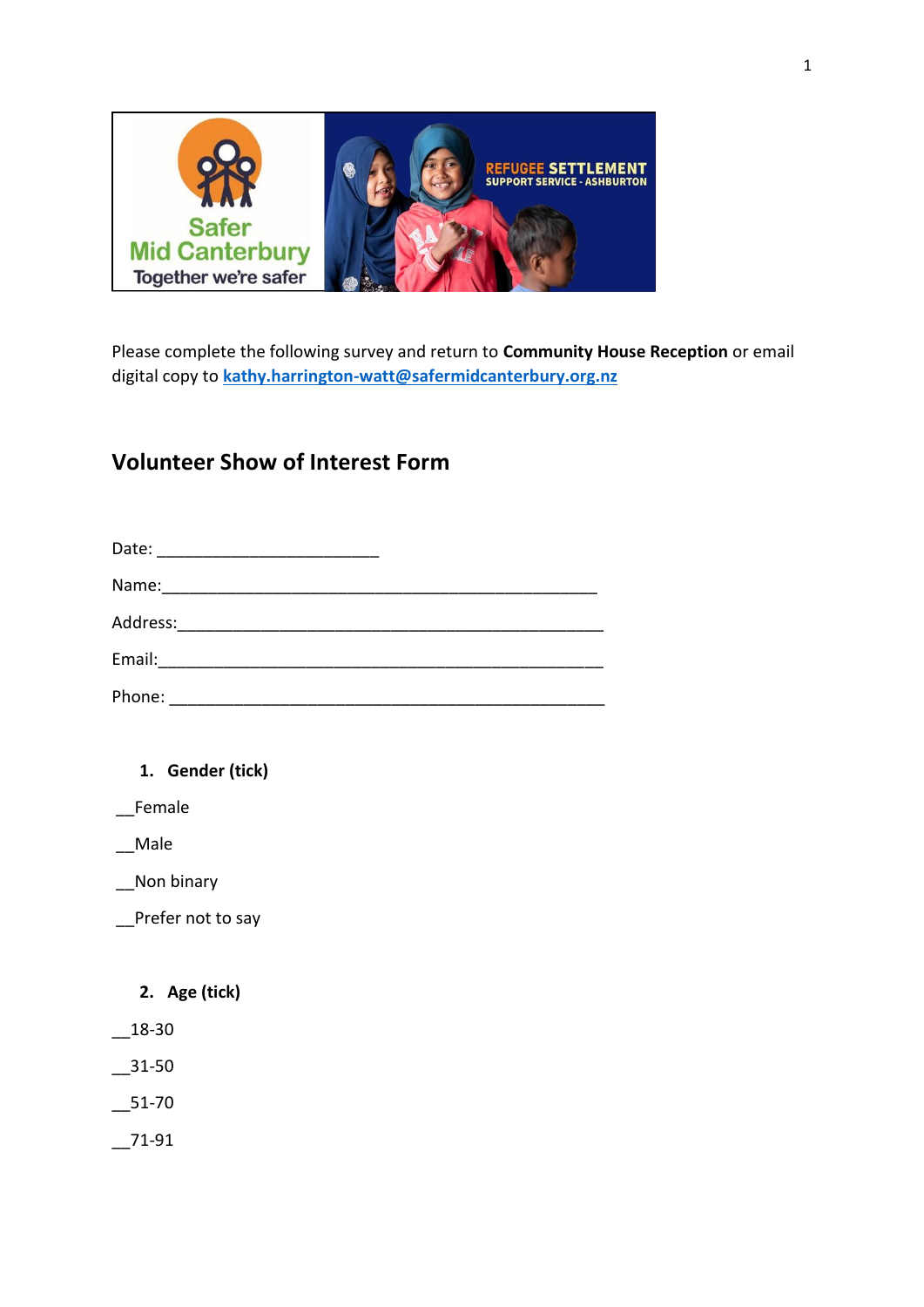#### **Tick the areas you think you would like to assist with? (can tick more than one)**

- \_\_ Neighbourhood Team Family Support
- \_\_ House preparation and set up for arrival
- \_\_ Organising household items
- \_\_ Language support/ home tutoring
- \_\_ Babysitting for parent when attending orientation or classes
- \_\_ Driving/ transport to appointments
- \_\_ Help with shopping
- \_\_ Community Gardening
- \_\_ Social Outings and activities
- \_\_ Budgeting assistance
- \_\_ Buddy for youth
- \_\_ Men's Support
- \_\_ Women's Support
- \_\_ Parenting Support
- \_\_ Exercise activities, walking or sport club

\_\_\_\_\_\_\_\_\_\_\_\_\_\_\_\_\_\_\_\_\_\_\_\_\_\_\_\_\_\_\_\_\_\_

\_\_\_\_\_\_\_\_\_\_\_\_\_\_\_\_\_\_\_\_\_\_\_\_\_\_\_\_\_\_\_\_\_\_

\_\_\_\_\_\_\_\_\_\_\_\_\_\_\_\_\_\_\_\_\_\_\_\_\_\_\_\_\_\_\_\_\_\_

\_\_ Other suggestions

**Could you briefly describe your skills and any past work experience?**

\_\_\_\_\_\_\_\_\_\_\_\_\_\_\_\_\_\_\_\_\_\_\_\_\_\_\_\_\_\_\_\_\_\_\_\_\_\_\_\_\_\_\_\_\_\_\_\_\_\_\_\_\_\_\_\_\_\_\_\_\_\_\_\_\_\_\_\_\_\_\_\_\_\_\_ \_\_\_\_\_\_\_\_\_\_\_\_\_\_\_\_\_\_\_\_\_\_\_\_\_\_\_\_\_\_\_\_\_\_\_\_\_\_\_\_\_\_\_\_\_\_\_\_\_\_\_\_\_\_\_\_\_\_\_\_\_\_\_\_\_\_\_\_\_\_\_\_\_\_\_ \_\_\_\_\_\_\_\_\_\_\_\_\_\_\_\_\_\_\_\_\_\_\_\_\_\_\_\_\_\_\_\_\_\_\_\_\_\_\_\_\_\_\_\_\_\_\_\_\_\_\_\_\_\_\_\_\_\_\_\_\_\_\_\_\_\_\_\_\_\_\_\_\_\_\_ \_\_\_\_\_\_\_\_\_\_\_\_\_\_\_\_\_\_\_\_\_\_\_\_\_\_\_\_\_\_\_\_\_\_\_\_\_\_\_\_\_\_\_\_\_\_\_\_\_\_\_\_\_\_\_\_\_\_\_\_\_\_\_\_\_\_\_\_\_\_\_\_\_\_\_ \_\_\_\_\_\_\_\_\_\_\_\_\_\_\_\_\_\_\_\_\_\_\_\_\_\_\_\_\_\_\_\_\_\_\_\_\_\_\_\_\_\_\_\_\_\_\_\_\_\_\_\_\_\_\_\_\_\_\_\_\_\_\_\_\_\_\_\_\_\_\_\_\_\_\_

| Have you been a volunteer before? | Yes | N٥ |
|-----------------------------------|-----|----|

If Yes, what was your role? \_\_\_\_\_\_\_\_\_\_\_\_\_\_\_\_\_\_\_\_\_\_\_\_\_\_\_\_\_\_\_\_\_\_\_\_\_\_\_\_\_\_\_\_